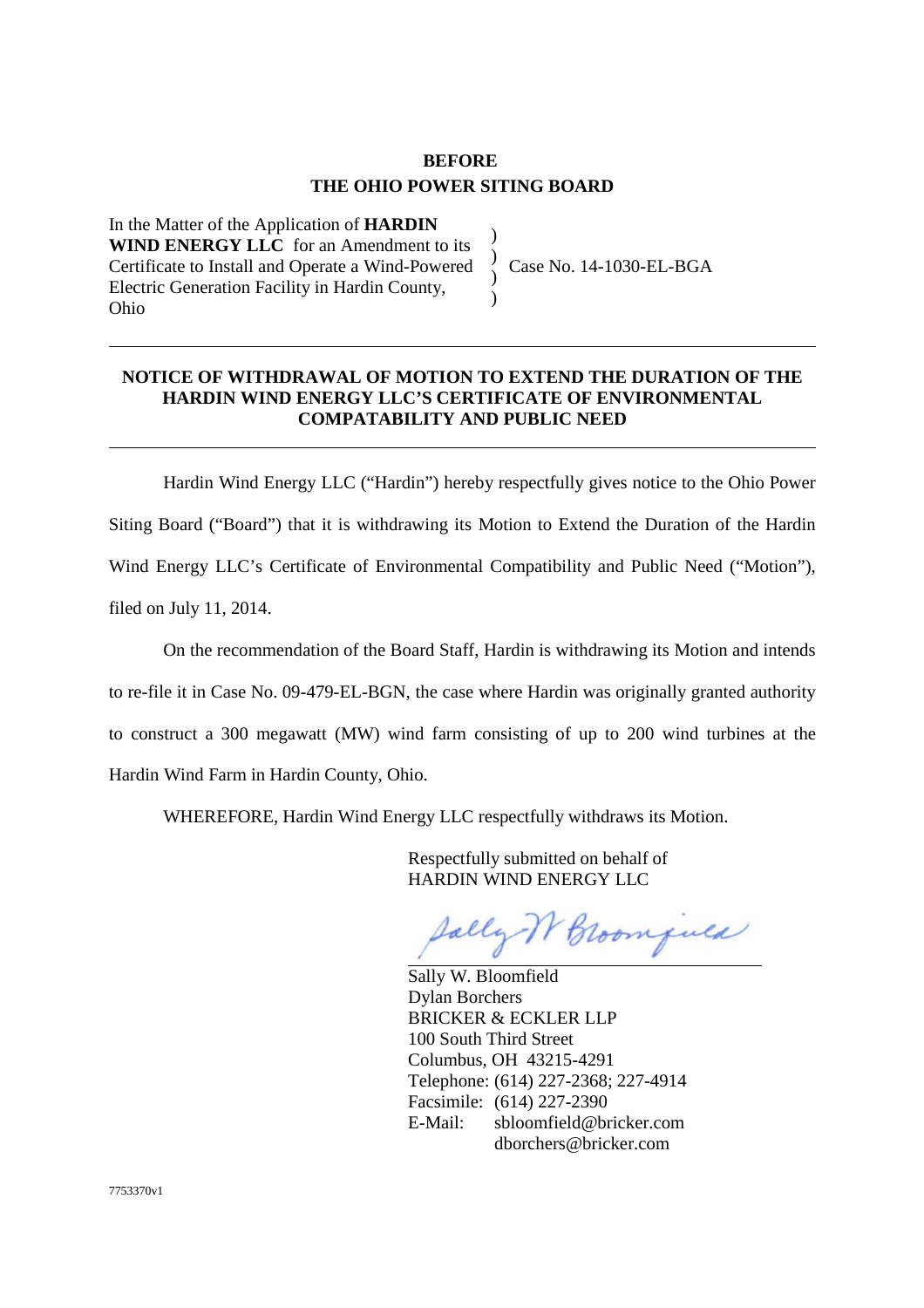## CERTIFICATE OF SERVICE

I hereby certify that the foregoing Notice of Withdrawal was served upon the following

parties of record via regular U.S. Mail this  $17<sup>th</sup>$  day of July 2014.

Sally IV Broomfuld

Sally W. Bloomfield

Philip B. Sineneng THOMPSON HINE LLP 41 South High Street, Suite 1700 Columbus, Ohio 43215-6101 Tel: (614) 469-3200 Philip.Sineneng@ThompsonHine.com

Chad Endsley THE OHIO FARM BUREAU FEDERATION Chief Legal Counsel 280 North High Street P.O Box 182383 Columbus, Ohio 43218-2383 cendsley@ofbf.org

John Jones Ryan O'Rouke Assistant Attorneys General Attorney General's Section Public Utilities Commission of Ohio 180 E. Broad Street,  $6<sup>th</sup>$  Floor Columbus, OH 43215 john.jones@puc.state.oh.us ryan.orouke@puc.state.oh.us